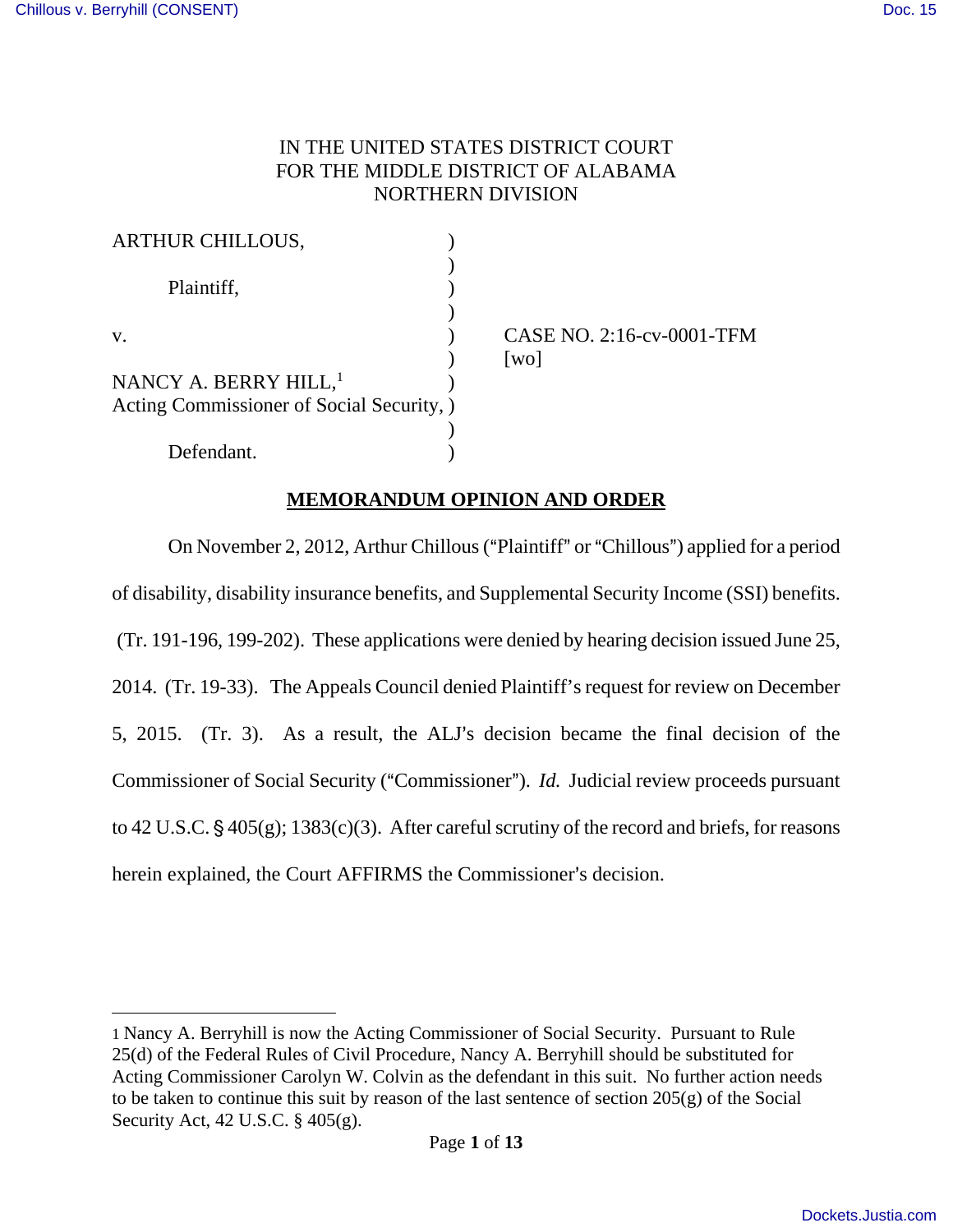#### **I. NATURE OF THE CASE**

Chillous seeks judicial review of the Commissioner's decision denying his application for disability insurance benefits. United States District Courts may conduct limited review of such decisions to determine whether they comply with applicable law and are supported by substantial evidence.  $42$  U.S.C. §  $405$ . The Court may affirm, reverse and remand with instructions, or reverse and render a judgment. *Id*.

### **II. STANDARD OF REVIEW**

Judicial review of the Commissioner's decision to deny benefits is narrowly circumscribed. The court reviews a social security case solely to determine whether the Commissioner's decision is supported by substantial evidence and based upon proper legal standards. *Winschel v. Comm'r of Soc. Sec.*, 631 F.3d 1176, 1178 (11th Cir. 2011). The court "may not decide the facts anew, reweigh the evidence, or substitute [its] judgment for that of the Commissioner," but rather "must defer to the Commissioner's decision if it is supported by substantial evidence." *Miles v. Chater*, 84 F.3d 1397, 1400 (11th Cir. 1997) (quoting *Bloodsworth v. Heckler*, 703 F.2d 1233, 1239 (11th Cir. 1983)); *see also Winschel*, 631 F.3d at 1178 (stating the court should not re-weigh the evidence). This court must find the Commissioner's decision conclusive "if it is supported by substantial evidence and the correct legal standards were applied." *Kelley v. Apfel*, 185 F.3d 1211, 1213 (11th Cir. 1999); *see also Kosloff v. Comm'r of Soc. Sec.*, 581 Fed. Appx. 811, 811 (11th Cir. 2015) (citing *Kelley*).

Substantial evidence is more than a scintilla  $-$  i.e., the evidence must do more than merely create a suspicion of the existence of a fact, and must include such relevant evidence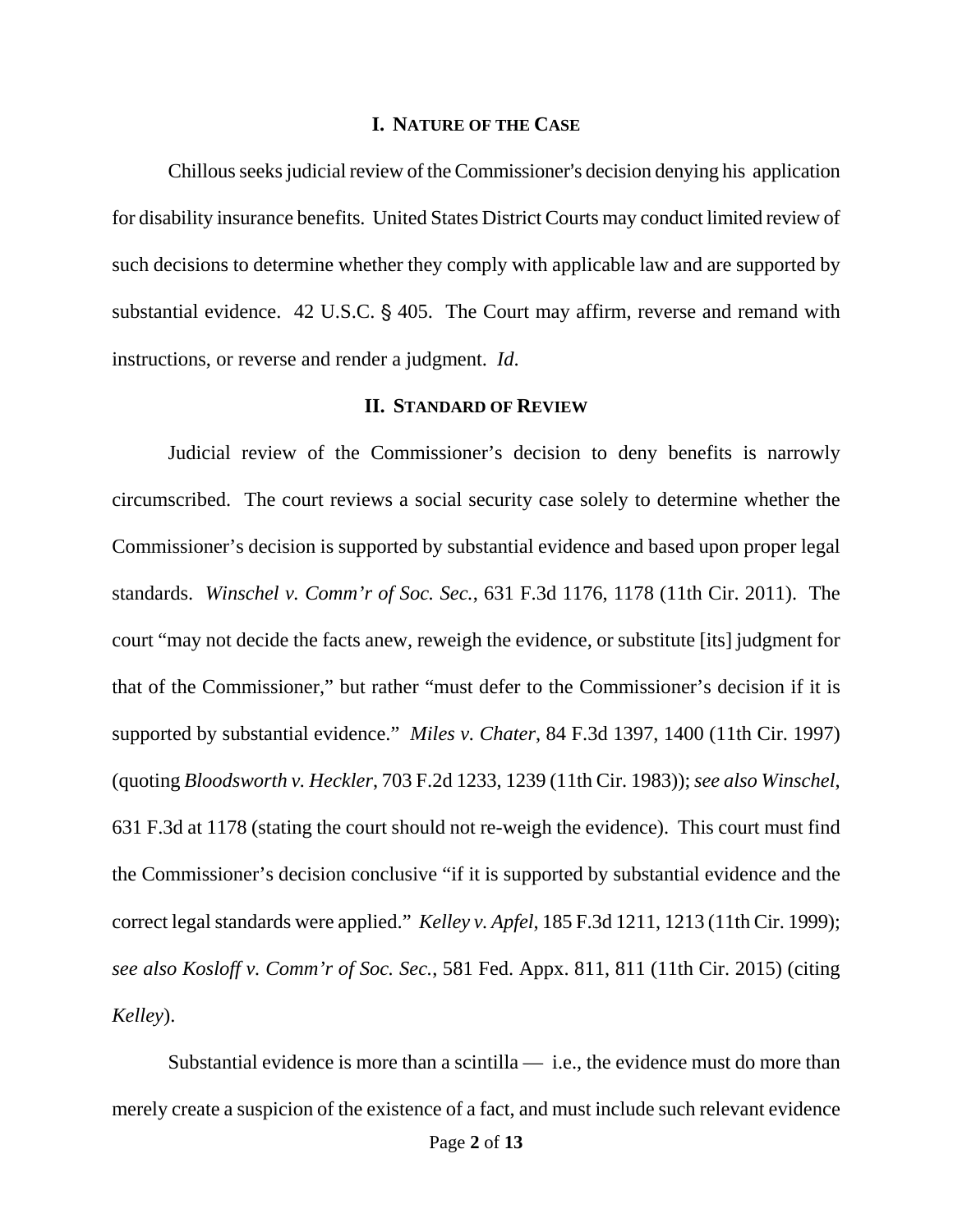as a reasonable person would accept as adequate to support the conclusion. *Winschel*, 631 F.3d at 1178 (quoting *Crawford v. Comm'r of Soc. Sec.*, 363 F.3d 1155, 1158 (11th Cir. 2004)); *Lewis v. Callahan*, 125 F.3d 1436, 1440 (citing *Richardson v. Perales*, 402 U.S. 389, 401, 91 S. Ct. 1420, 1427, 28 L.Ed.2d 842 (1971)). If the Commissioner's decision is supported by substantial evidence, the district court will affirm, even if the court would have reached a contrary result as finder of fact, and even if the court finds that the evidence preponderates against the Commissioner's decision. *Edwards v. Sullivan*, 937 F.2d 580, 584 n.3 (11th Cir. 1991); *see also Henry v. Comm'r of Soc. Sec.*, 802 F.3d 1264, 1267 (11th Cir. 2015) ("even if the evidence preponderates *against* the Commissioner's findings, we must affirm if the decision reached is supported by substantial evidence.") (citation omitted). The district court must view the record as a whole, taking into account evidence favorable as well as unfavorable to the decision. *Foote v. Chater*, 67 F.3d 1553, 1560 (11th Cir. 1995) (citing *Chester v. Bowen*, 792 F.2d 129, 131 (11th Cir. 1986)).

 The district court will reverse a Commissioner's decision on plenary review if the decision applies incorrect law, or if the decision fails to provide the district court with sufficient reasoning to determine that the Commissioner properly applied the law. *Keeton v. Department of Health and Human Services*, 21 F.3d 1064, 1066 (11th Cir. 1994) (internal citations omitted). There is no presumption that the Secretary's conclusions of law are valid. *Id*.; *Brown v. Sullivan*, 921 F.2d 1233, 1236 (11th Cir. 1991).

### **III. STATUTORY AND REGULATORY FRAMEWORK**

Page **3** of **13** The Social Security Act's general disability insurance benefits program ("DIB")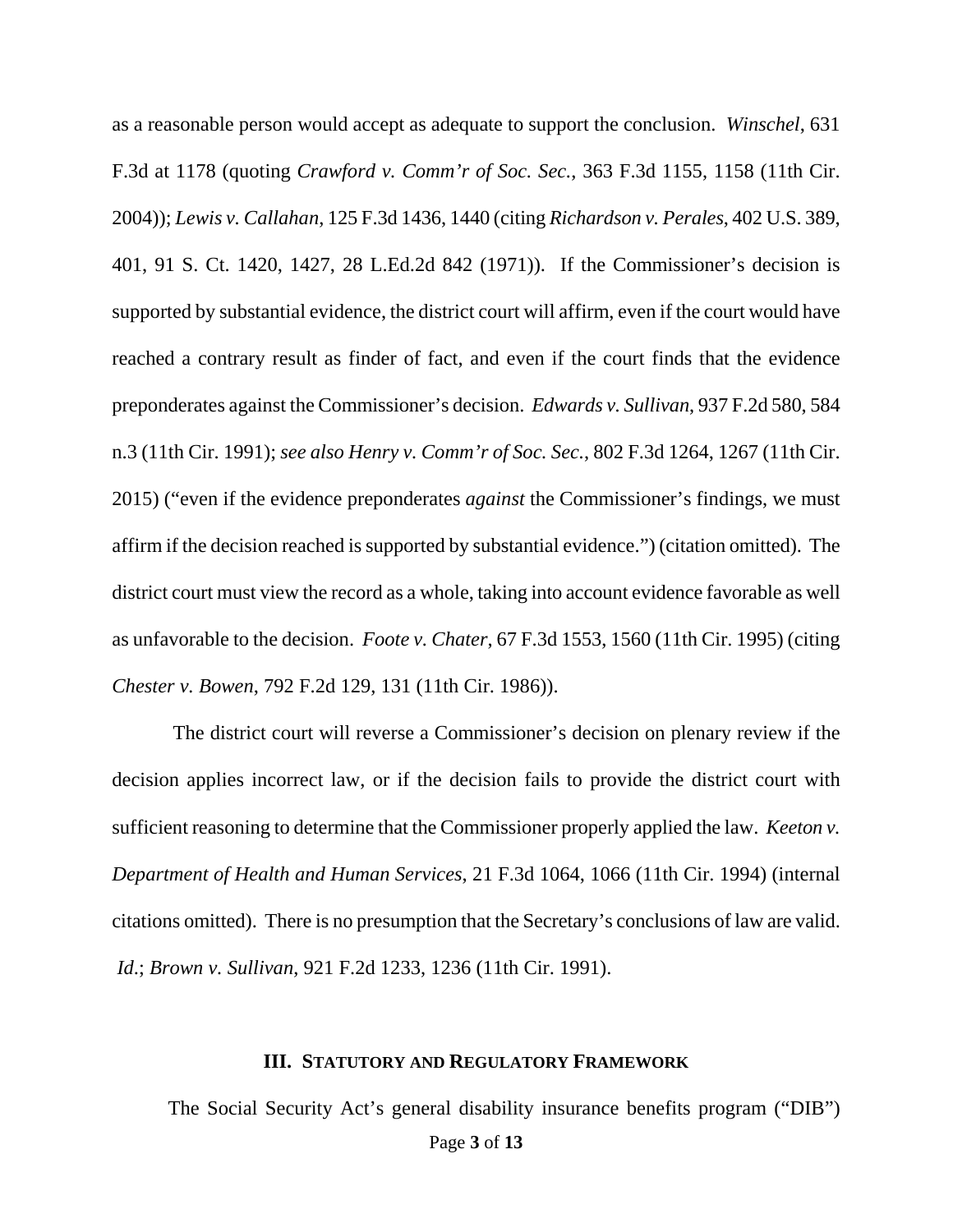provides income to individuals who are forced into involuntary, premature retirement, provided they are both insured and disabled, regardless of indigence.<sup>2</sup> See 42 U.S.C. § 423(a). The Social Security Act's Supplemental Security Income ("SSI") is a separate and distinct program. SSI is a general public assistance measure providing an additional resource to the aged, blind, and disabled to assure that their income does not fall below the poverty line.<sup>3</sup> However, despite the fact they are separate programs, the law and regulations governing a claim for DIB and a claim for SSI are identical; therefore, claims for DIB and SSI are treated identically for the purpose of determining whether a claimant is disabled. *Patterson v. Bowen*, 799 F.2d 1455, 1456 n. 1 (11th Cir. 1986). Applicants under DIB and SSI must provide "disability" within the meaning of the Social Security Act which defines disability in virtually identical language for both programs. *See* 42 U.S.C. §§ 423(d), 1382c(a)(3), 1382c(a)(3)(G); 20 C.F.R. §§ 404.1505(a), 416.905(a). A person is entitled to disability benefits when the person is unable to

Engage in any substantial gainful activity by reason of any medically determinable physical or mental impairment which can be expected to result in death or which has lasted or can be expected to last for a continuous period of not less than 12 months.

42 U.S.C. §§  $423(d)(1)(A)$ ; 1382 $c(a)(3)(A)$ . A "physical or mental impairment" is one resulting from anatomical, physiological, or psychological abnormalities which are demonstrable by medically acceptable clinical and laboratory diagnostic techniques. 42

<u>.</u>

<sup>2</sup> DIB is authorized by Title II of the Social Security Act, and is funded by Social Security taxes. *See* Social Security Administration, Social Security Handbook, § 136.1, *available at* http://www.ssa.gov/OP\_Home/handbook/handbook.html

<sup>3</sup> SSI benefits are authorized by Title XVI of the Social Security Act and are funded by general tax revenues. *See* Social Security Administration, Social Security Handbook, §§ 136.2, 2100, *available at* http://www.ssa.gov/OP\_Home/handbook/handbook.html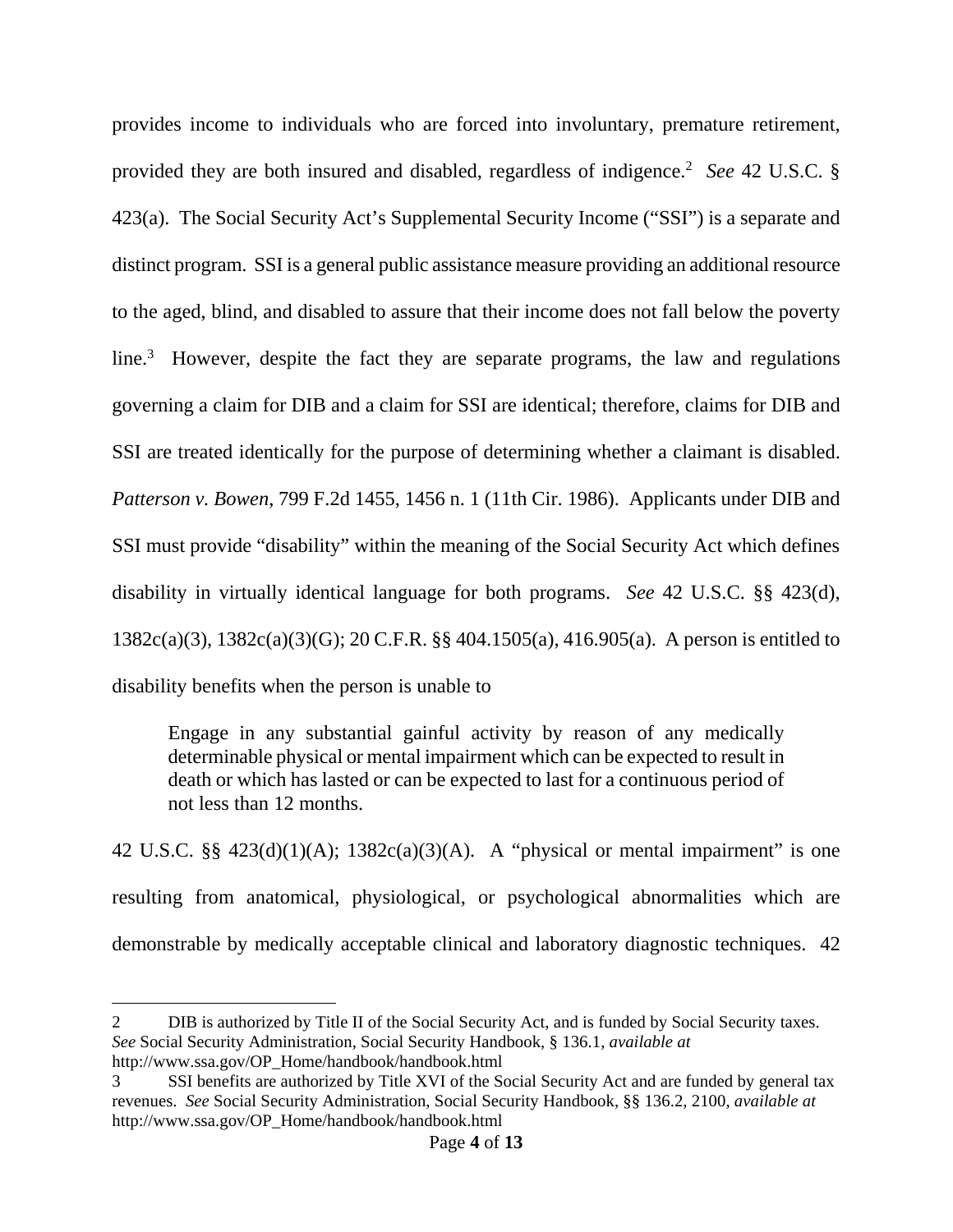U.S.C. §§ 423(d)(3), 1382c(a)(3)(D).

<u>.</u>

The Commissioner utilizes a five-step, burden-shifting analysis to determine when claimants are disabled. 20 C.F.R. §§ 404.15204; *Phillips v. Barnhart*, 357 F.3d 1232, 1237 (11th Cir. 2004); *O'Neal v. Comm'r of Soc. Sec.*, 614 Fed. Appx. 456, 2015 U.S. App. LEXIS 9640, 2015 WL 3605682 (11th Cir. June 10, 2015). The ALJ determines:

- (1) Whether the claimant is currently engaged in substantial gainful activity;
- (2) Whether the claimant has a severe impairment or combination of impairments;
- (3) Whether the impairment meets or exceeds one of the impairments in the listings;
- (4) Whether the claimant can perform past relevant work; and
- (5) Whether the claimant can perform other work in the national economy.

*Winschel*, 631 F.3d at 1178; *Doughty v. Apfel*, 245 F.3d 1274, 1278 (11th Cir. 2001). When a claimant is found disabled – or not – at an early step, the remaining steps are not considered. *McDaniel v. Bowen*, 800 F.2d 1026, 1030 (11th Cir. 1986). This procedure is a fair and just way for determining disability applications in conformity with the Social Security Act. *See Bowen v. Yuckert*, 482 U.S. 137, 153, 107 S. Ct. 2287, 2297, 96 L.Ed.2d 119 (1987) (citing *Heckler v. Campbell*, 461 U.S. 458, 461, 103 S. Ct. 1952, 1954, 76 L.Ed.2d 66 (1983)) (The use of the sequential evaluation process "contribute[s] to the uniformity and efficiency of disability determinations").

The burden of proof rests on the claimant through Step 4. *See Ostborg v. Comm'r of* 

<sup>4</sup> For the purposes of this appeal, the Court utilizes the versions effective until March 27, 2017 as that was the version in effect at the time fo the ALJ's decision and the filing of this appeal.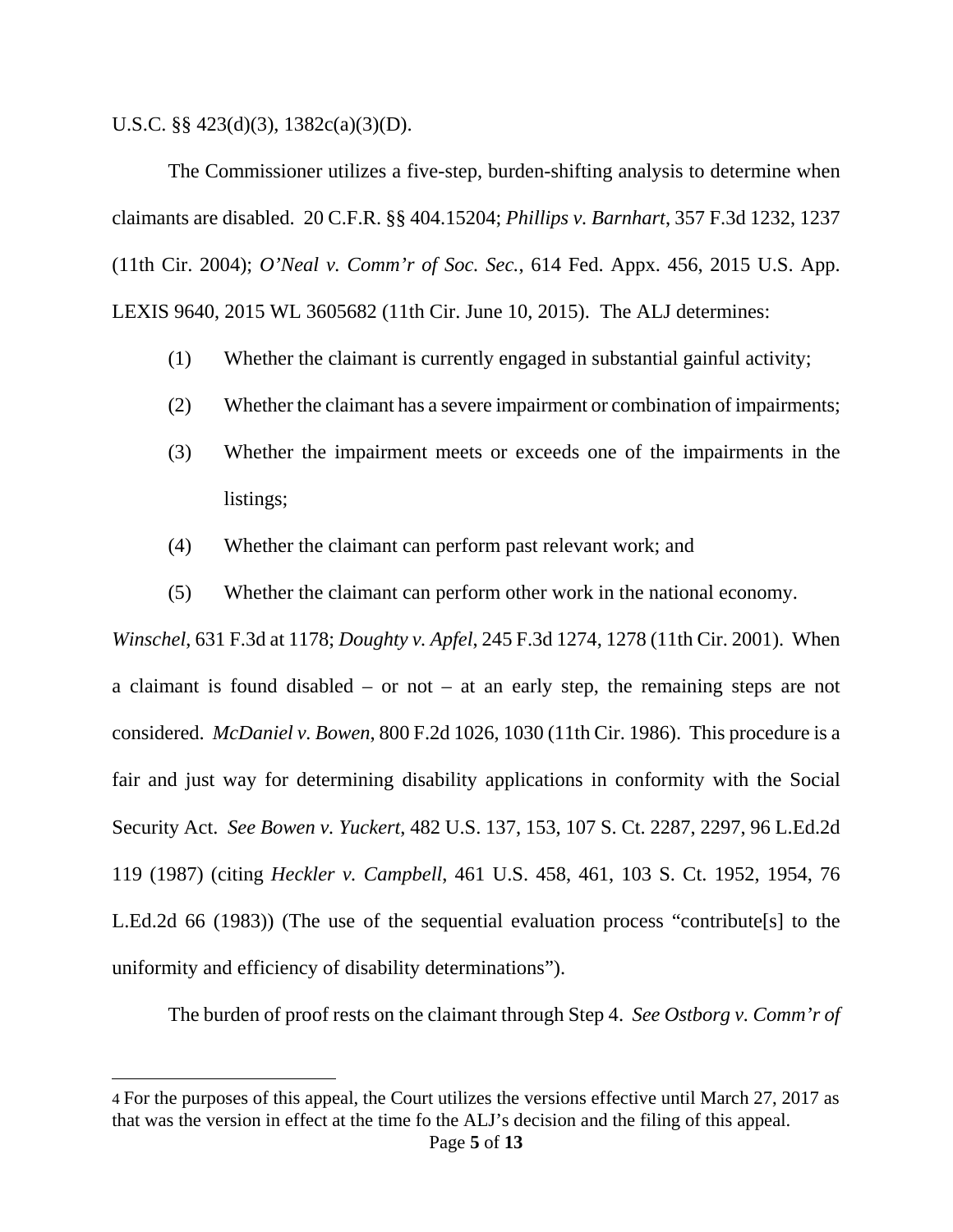*Soc. Sec.*, 610 Fed. Appx. 907, 915 (11th Cir. 2015); *Phillips*, 357 F.3d at 1237-39. A *prima facie* case of qualifying disability exists when a claimant carries the Step 1 through Step 4 burden. Only at the fifth step does the burden shift to the Commissioner, who must then show there are a significant number of jobs in the national economy the claimant can perform. *Id*.

 To perform the fourth and fifth steps, the ALJ must determine the claimant's Residual Functioning Capacity ("RFC"). 20 C.F.R. § 404.1520(a)(4). RFC is what the claimant is still able to do despite the impairments, is based on all relevant medical and other evidence, and can contain both exertional and nonexertional limitations. *Phillips*, 357 F.3d at 1242-43. At the fifth step, the ALJ considers the claimant's RFC, age, education, and work experience to determine if there are jobs available in the national economy the claimant can perform. *Id*. at 1239. In order to do this, the ALJ can either use the Medical Vocational Guidelines5 ("grids") or call a vocational expert. *Id*. at 1239-40.

 The grids allow the ALJ to consider factors such as age, confinement to sedentary or light work, inability to speak English, educational deficiencies, and lack of job experience. Each of these factors can independently limit the number of jobs realistically available to an individual. *Id*. at 1240. Combinations of these factors yield a statutorily-required finding of "Disabled" or "Not Disabled." *Id*. Otherwise, the ALJ may use a vocational expert. *Id.* A vocational expert is an expert on the kinds of jobs an individual can perform based on her capacity and impairments. *Id*. In order for a vocational expert's testimony to constitute substantial evidence, the ALJ must pose a hypothetical question which comprises all of the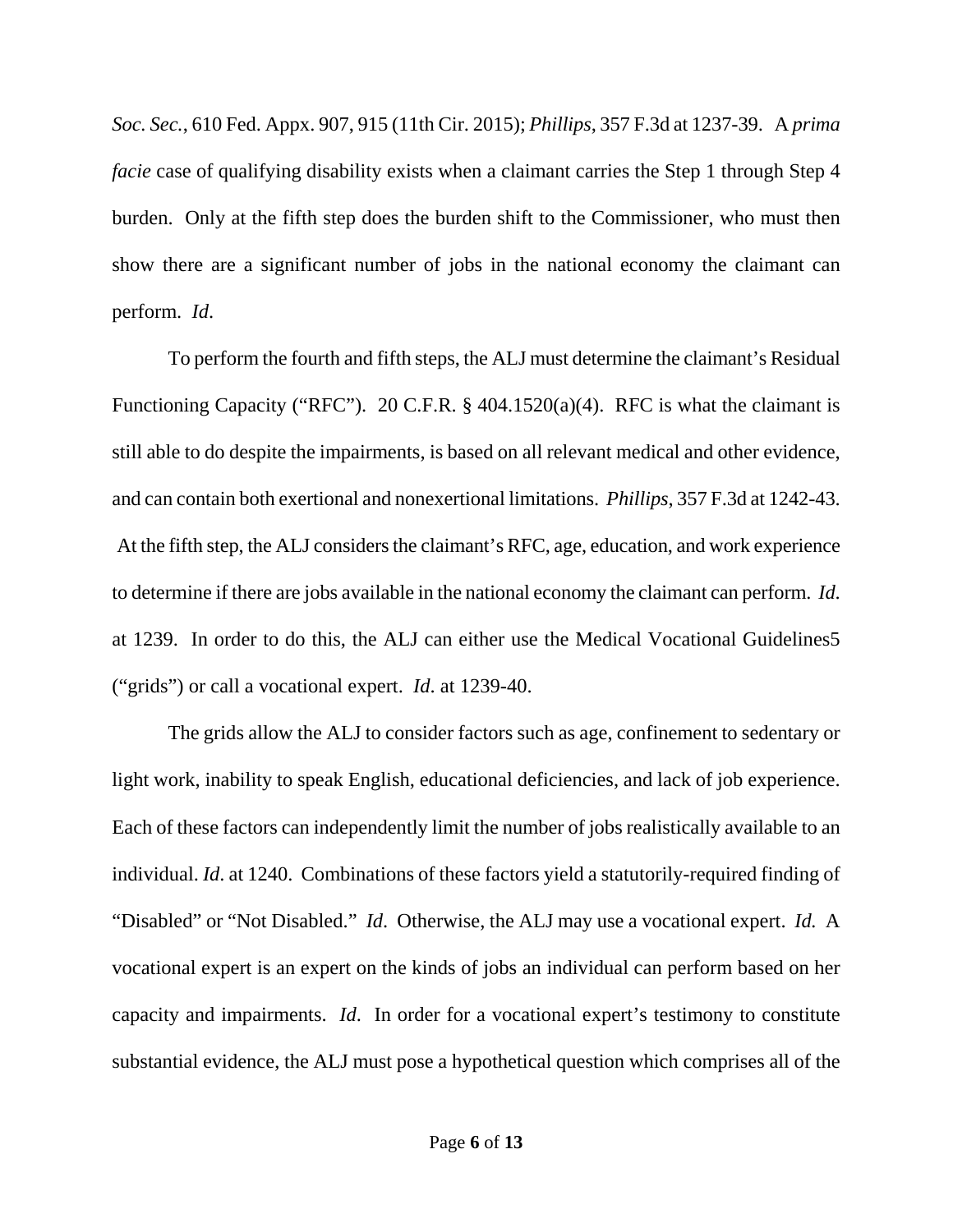claimant's impairments. *Jones v. Apfel*, 190 F.3d 1224, 1229 (11th Cir. 1999) (citing *McSwain v. Bowen*, 814 F.2d 617, 619-20 (11th Cir. 1987)).

## **IV. ADMINISTRATIVE FINDINGS AND CONCLUSIONS**

Plaintiff was 51 years old at the time of the administrative decision (Tr. 47). He has an eleventh grade education. *Id.* The ALJ found Plaintiff had past relevant work as a brush painter, janitor, warehouse worker, and construction worker. (Tr. 31, 231-33, 254).

## **V. MEDICAL HISTORY**

Plaintiff was treated for left elbow pain after lifting a heavy object on January 27, 2011. (Tr. 323). Dr. James Thomas diagnosed Plaintiff with uncontrolled diabetes, neuropathy of the feet, a rash, and left lateral epicondylitis. (Tr. 324). On February 23, 2011, Plaintiff refused insulin treatment for uncontrolled diabetes, and he was advised to monitor his diet and exercise. (Tr. 326). On October 11, 2011, Dr. Erik Lessman treated Plaintiff for uncontrolled diabetes, hypercholesterolemia, a rash, and chronic low back pain. (Tr. 301-303). Dr. Lessman noted non-compliance with Actos, and noted Plaintiff's back pain had improved with physical therapy. (Tr. 301). On November 1, 2011, Dr. Lessman noted normal gait, and normal tone and strength. (Tr. 305).

 On March 13, 2012, an MRI of the lumbar spine revealed degenerative joint disease (DJD) at L4-5 (Tr. 310). On April 19, 2012, Dr. Lessman noted tenderness and spasm in the low back with ataxic gait. (Tr. 308). Plaintiff was advised to exercise at home and he was prescribed Lortab. (Tr. 308-309). Non-compliance with diabetic medication was noted, and Plaintiff received an insulin injection. (Tr. 311, 313-314). On August 17, 2012, Dr. Lessman

-

<sup>5</sup> *See* 20 C.F.R. pt. 404 subpt. P, app. 2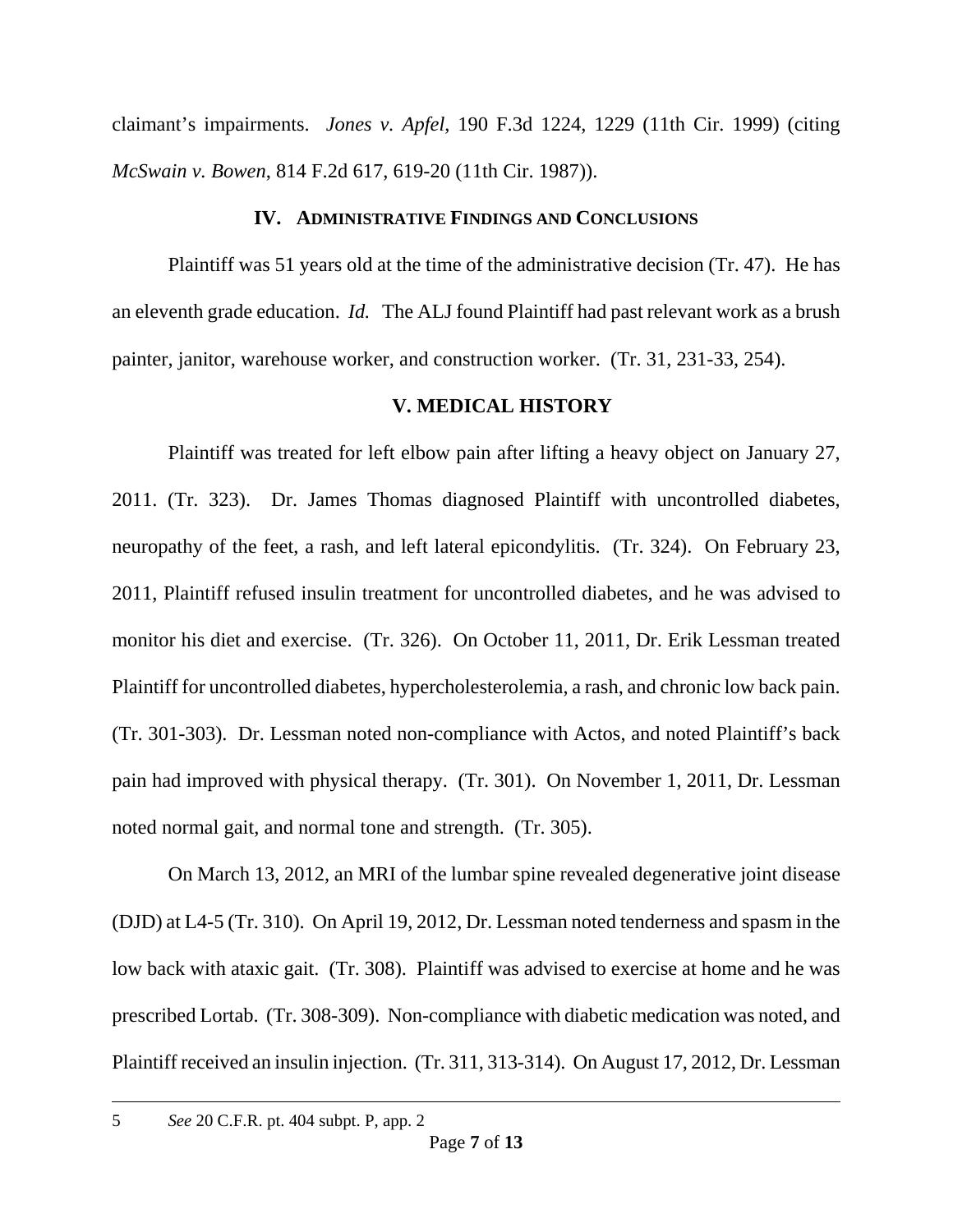noted Plaintiff had "mild" central stenosis at L4-5. (Tr. 316). Plaintiff reported an increase in back pain with numbness in his arm and legs. (Tr. 316). Plaintiff was prescribed Ultracet. (Tr. 318). In December 2012, Dr. Lessman noted recurrent headaches, low back pain, and numbness in the right hand and foot. (Tr. 446-447). Non-compliance with medication was noted. (Tr. 447).

 On January 18, 2013, Dr. Celtin Robertson examined Plantiff. (Tr. 379-383). Plaintiff stated he had a "herniated disc" and that he had not worked for 8 years since a car accident. (Tr. 379, 380). On examination, Dr. Robertson noted a slow gait with the ability to heel-toe walk. (Tr. 382). Severe tenderness was noted in the central lumbar region. (Tr. 382). Plaintiff exhibited 5/5 motor strength and normal grip strength. (Tr. 383). Dr. Robertson diagnosed back pain and chronic migraines, and indicated Plaintiff would have significant difficulty with sitting, standing, walking, traveling, lifting and carrying. (Tr. 383).

 On January 24, 2013, Plaintiff underwent a psychological evaluation performed by Dr. Curry Hammack. (Tr. 385-388). Dr. Hammack noted some symptoms of depression with limited concentration, poor memory, and limited judgment. (Tr. 387). Dr. Hammack diagnosed Plaintiff with adjustment disorder with depressed mood, chronic. (Tr. 388). Dr. Hammack estimated borderline intellectual functioning. (Tr. 388). Dr. Hammack indicated moderate limitations on being able to deal with supervisory figures and the general public and opined that his social paranoia would pose more significant restrictions. (Tr. 387). Dr. Hammack noted Plaintiff's cognitive functioning would pose moderate to significant limitations on remembering and carrying out multi-part instructions. (Tr. 387).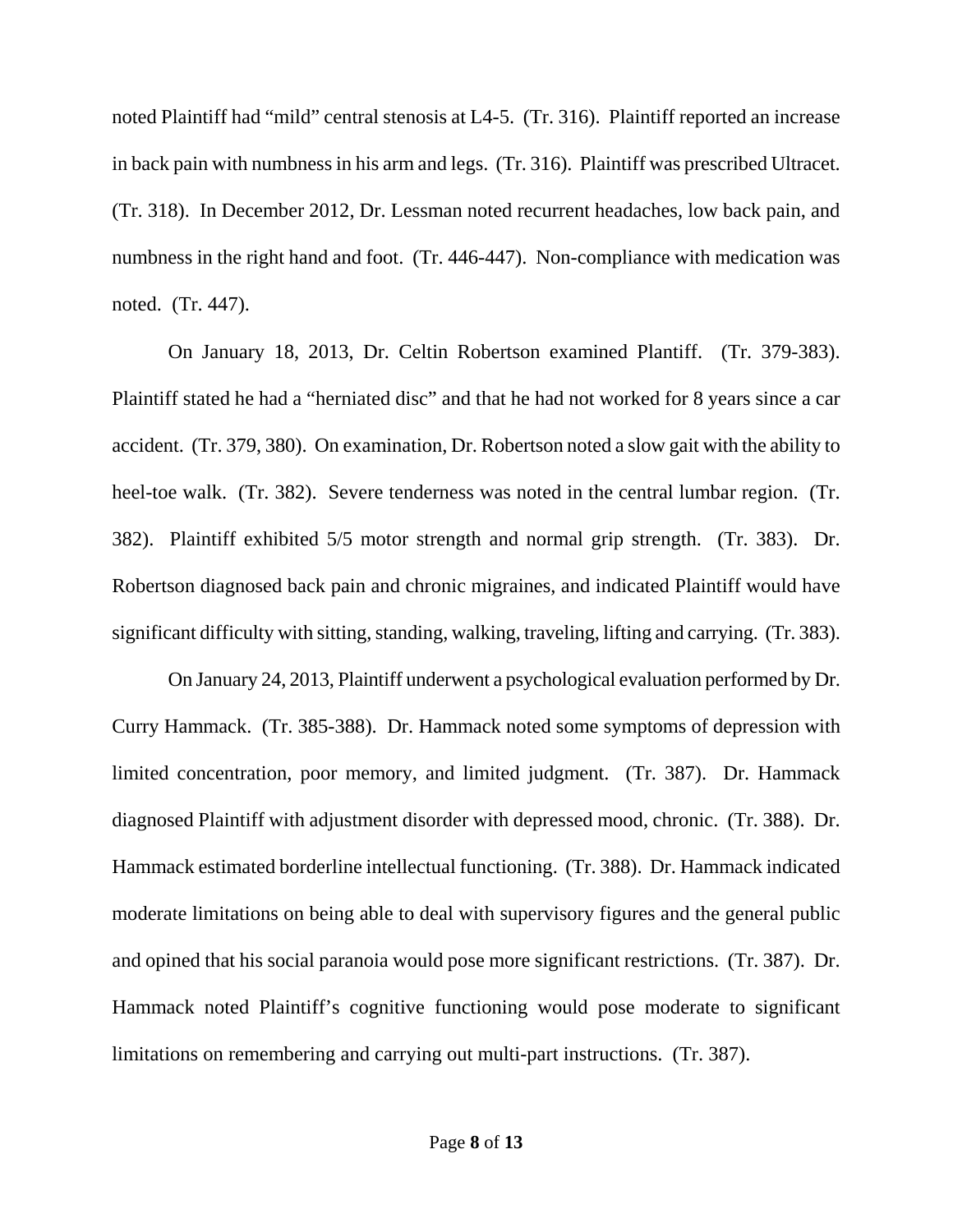On February 10, 2013, Dr. Thomas Kincer noted headaches and a toothache. (Tr. 442-444). On January 8, 2014, Dr. Timothy Morrow had to insert a catheter for urine retention. (Tr. 389-390). On January 31, 2014, a nurse at Health Services Incorporated noted Plaintiff had mild depression, and counseled him about diet. (Tr. 454, 456).

 On February 8, 2013, Brandon Hudson, a non-medical source, reviewed the evidence and completed an assessment. (Tr. 96-103). On February 8, 2013, Dr. Robert Estock, a state agency psychiatrist, reviewed the evidence and concluded Plaintiff had a severe mental impairment due to depression and borderline intellectual functioning. (Tr. 96-105). Dr. Estock concluded Plaintiff could perform simple instructions, and sustain attention/concentration for extended periods. (Tr. 104-105). Dr. Estock indicated Plaintiff should avoid quick decision making, rapid changes, and multiple demands. (Tr. 104).

### **VI. ISSUES**

Chillous raises three issues for review. They are as follows:

1. The ALJ erred by failing to give appropriate weight to the opinions of two consultative examiners, and by failing to properly explain his reasons for the weight he assigned.

2. The ALJ erred in substituting his opinion for the opinion of the consulting psychologist.

3. The ALJ erred in failing to consider evidence submitted post hearing.

### **VII. ANALYSIS**

Plaintiff argues that the ALJ erred by failing to give appropriate weight to the opinions of two consultative examiners, and by failing to properly explain his reasons for the weight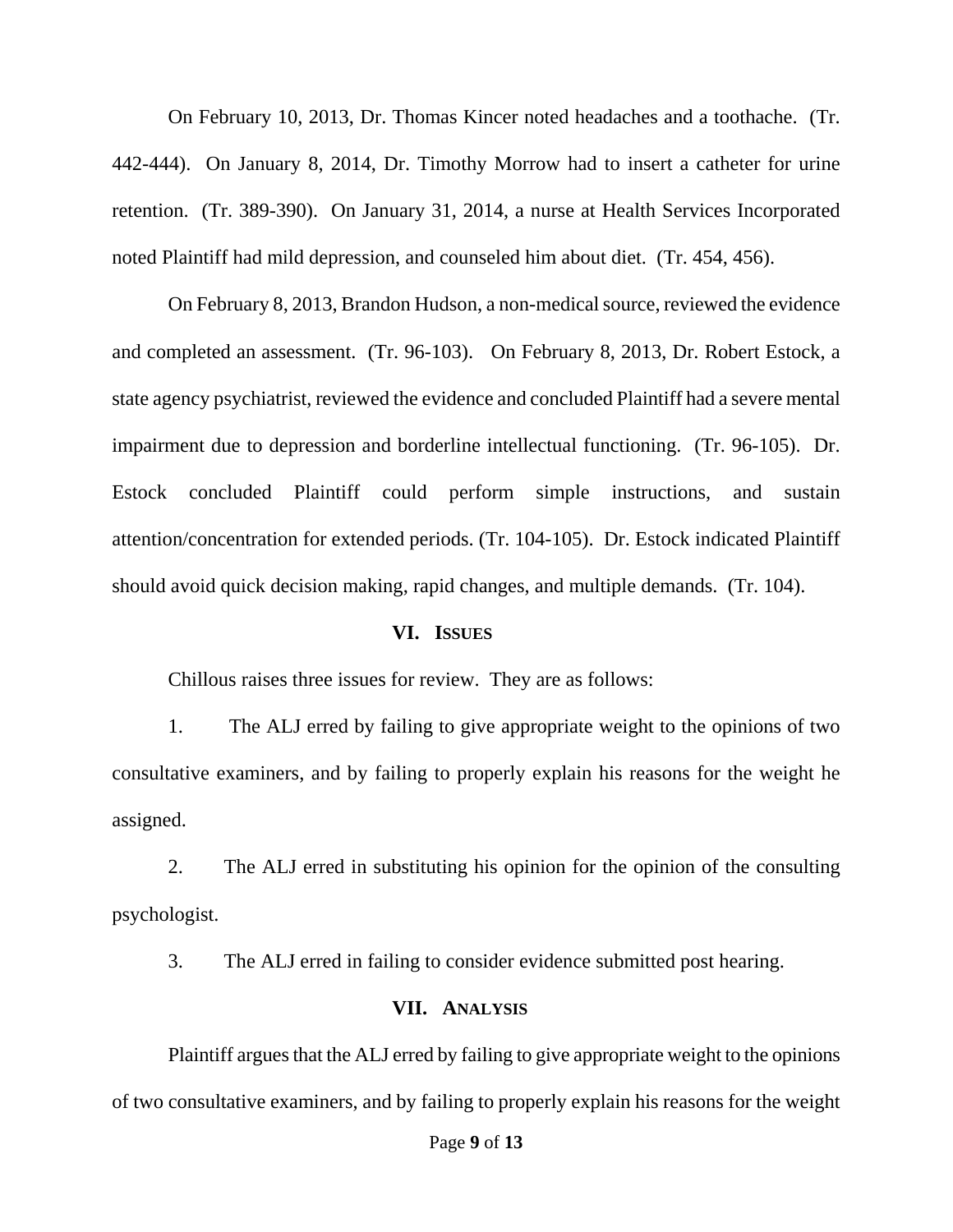he assigned. Also, Plaintiff argues that the ALJ erred in substituting his opinion for the opinion of the consulting psychologist. The ALJ found the claimant to have severe impairments, including diabetes, controlled, possible mild central canal stenosis, lumbar spine; possible peripheral autonomic neuropathy, due to diabetes, without confirmatory testing. The ALJ further found:

The claimant also has the following non-severe impairments: adjustment disorder, with depressed mood; rule out major depressive disorder; rule out cognitive disorder, not otherwise specified; estimated borderline intellectual functioning; infrequent urinary retention, requiring dilation; history of enlarged prostate; and hyperlipidemia.

(Tr. 25). The ALJ further found the claimant has the residual functional capacity to perform a range of light work, and is therefore, not disabled. (Tr. 26-27, 33). The ALJ's finding must be supported by substantial evidence. "Substantial evidence is less than a preponderance, but rather such relevant evidence as a reasonable person would accept as adequate to support a conclusion." *Moore v. Barnhart,* 405 F.3d 1208, 1211 (11th Cir. 2005) (citations omitted).

 In making this finding, the ALJ discounted the opinion of consulting physician Dr. Celtin Robertson and stated that Robertson's assessment "account[ed] for the most significant limitation consistent with the medical and objective evidence of record." (Tr. 29). The law is clear; "[t]he opinion of a treating physician is to be given substantial weight in determining disability" and it is reversible error for an ALJ to give a consultative examination greater weight than that of a treating physician. *See Hillsman v. Bowen*, 804 F.2d 1179, 1181-1182 (11th Cir. 1986). In so concluding the ALJ summarized Plaintiff's medical records of treating physicians from Montgomery Family Medicine dated September 17, 2012 through January 14, 2014 and noted "[h]is gate was normal and inspection of the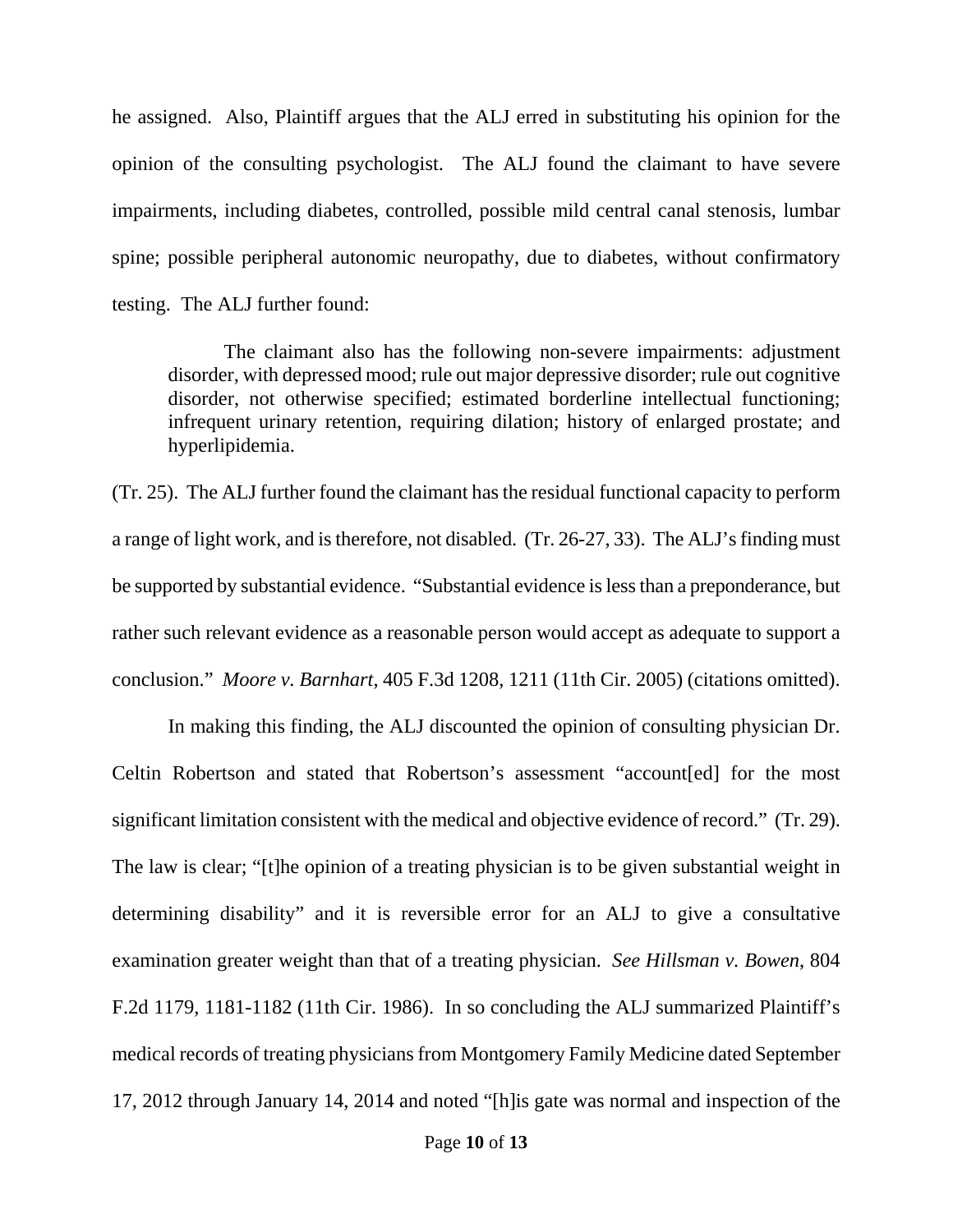lumbar spine revealed normal lumbar lordosis with no tenderness to palpation. Range of motion of the lumbar spine was painful with full flexion." (Tr. 29). The ALJ also summarized Plaintiff's medical records from Health Services and noted "[t]here was no mention of musculoskeletal pain or limitation. There were also no such findings." (Tr. 30). Finally, the ALJ summarized medical records from Dr. Timothy Morrow dated January 8, 2014 through February 11, 2014 and stated

Dr. Morrow noted the claimant's neck spasms and gave him some Flexeril. He advised the claimant that it should clear up quickly (Id. at 1). The claimant did not report and the doctor did not note any impairment or limitation come remotely close to the limitation suggested by the consultant physician.

(Tr. 30). The Court has independently reviewed the record and concludes that the ALJ's decision is supported by the medical records. Accordingly, the Court concludes that substantial evidence supports the ALJ's conclusion which discounted Dr. Robertson's consulting opinion concluding Plaintiff was disabled. *Moore,* 405 F.3d at 1211.

 The ALJ gave the opinion of Dr. Hammack, a consulting psychologist, "some weight", but concluded that "based on the global assessment function score of 55, the claimant should be able to work." (Tr. 31). Although Plaintiff does not point to the opinion of State agency psychiatrist, Robert Estock, M.D., the Court notes that the ALJ duly considered it as well and has "given it little weight as it is inconsistent with the case at hand."

(Tr. 31). In so concluding, the ALJ stated as follows:

the medical evidence at hand does not indicate that the claimant would have a mental deficit. There is no dedicated mental healthcare of record and the claimant's presentation before his physicians never warranted suggestion or referral for mental healthcare.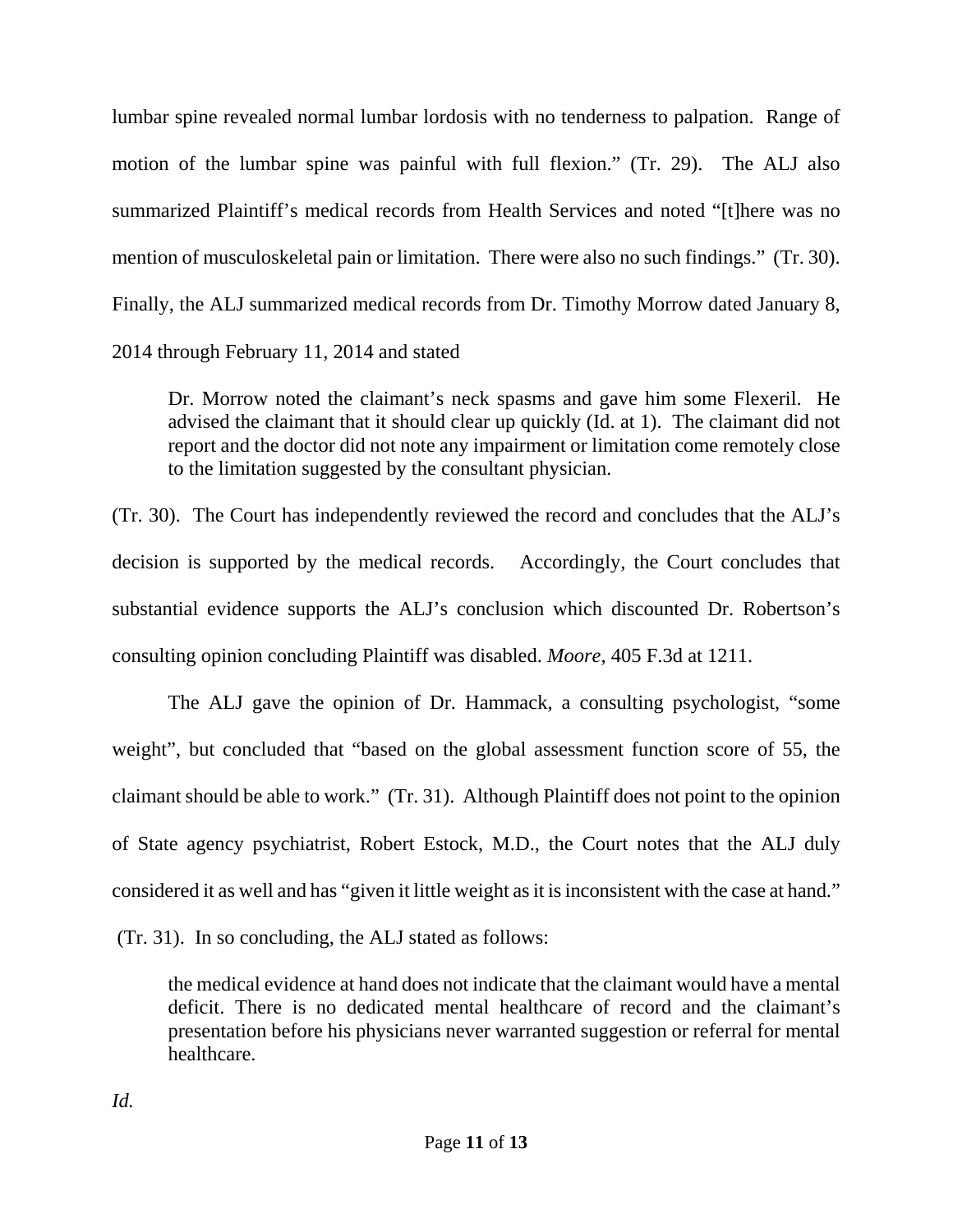The Court has independently reviewed the medical records in this case and concludes that the ALJ's decision is supported by the medical records. Indeed, the Court notes that the records from Montgomery Family Medicine state that Plaintiff "has appropriate judgment . . . good insight. Recent memory is . . . intact. Remote memory is . . . intact. Patient's mood is euthymic. Appropriate affect is observed." (Tr. 412). Accordingly, the Court concludes that substantial evidence supports the ALJ's conclusion which discounted the consulting opinions of Dr. Hammack and Dr. Estock concluding Plaintiff was disabled due to psychiatric issues. *Moore,* 405 F.3d at 1211.

 Finally, Plaintiff argues that the ALJ erred in failing to consider the evidence the MRI report submitted after the administrative hearing. The Court concludes that the MRI report was merely cumulative of evidence previously considered by the ALJ from the Montgomery Family Medicine. (Tr. 310-316). Specifically, the records state that the "MRI of the lower lumber spine shows DJD at the level of L4-L5." (Tr. 310). These records formed the basis of the ALJ's conclusion that Plaintiff had a severe impairment due to possible mild central canal stenosis of the lumbar spine and was limited to the performance of light work with additional restrictions. (Tr. 26-31). Accordingly, the Court concludes this argument has no merit and that the opinion of the ALJ is due to be affirmed.

#### **IX. CONCLUSION**

Pursuant to the findings and conclusions detailed in this Memorandum Opinion, the Court concludes that the ALJ's non-disability determination is supported by substantial evidence and proper application of the law. It is, therefore, **ORDERED** that the decision of the Commissioner is **AFFIRMED.**